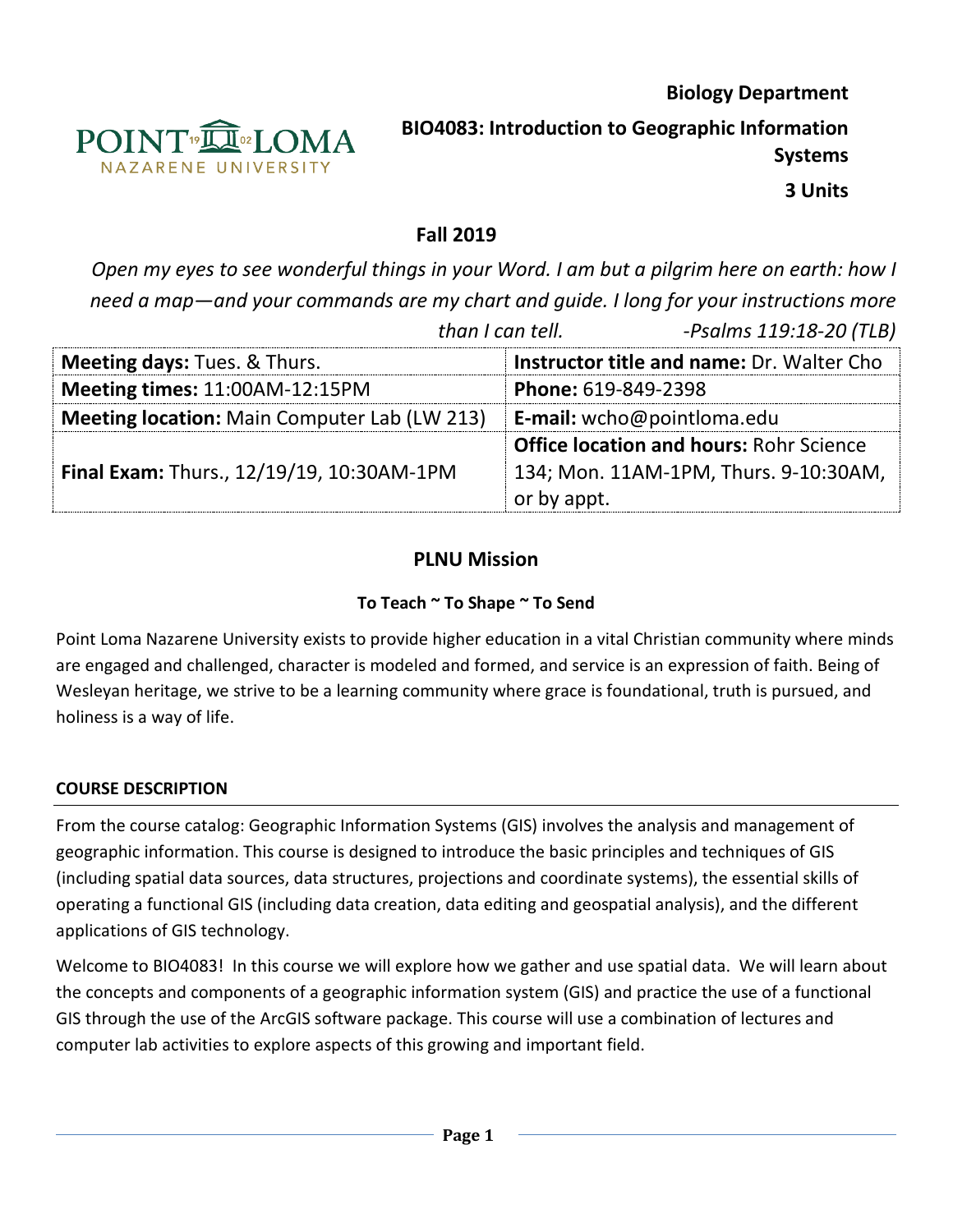Students will learn how to compile, analyze, and present geospatial data while emphasizing the value of visual communication. By the end of this course, the student will be able to:

- Describe what geography and GIS are
- Articulate the importance of scale, projection, and coordinate systems in GIS
- Articulate the differences between vector and raster data structures and demonstrate the appropriate use of each of these data structures
- Articulate and demonstrate the basics of data capture, storage, analysis, and output in a GIS
- Describe typical uses of GIS in multiple fields including science
- Analyze the spatial distribution of phenomena and provide meaningful analysis of spatial attributes
- Demonstrate proficiency in the use of GIS tools to build maps that effectively convey specific information

### **REQUIRED TEXTS AND RECOMMENDED STUDY RESOURCES**

- 1. Chang, K. (2019) Introduction to Geographic Information Systems. 9th Ed. McGraw-Hill Education, New York: 464 pp. ISBN: 9781259929649
- 2. We will also use the software ArcGIS available on the computers in the computer lab.
	- a. A *flash USB drive (~2GB)* is recommended for saving your work on the lab computers

### **ASSESSMENT AND GRADING**

Grades will be based upon a straight percentage of the total possible points available in this course and will include the following requirements:

### **Approximate Grading Scale:**

| $93-100 = A$ $90-92 = A$    |                          | $88 - 89 = B +$ | $83-87 = B$ | $80-82 = B - 78-79 = C +$ |
|-----------------------------|--------------------------|-----------------|-------------|---------------------------|
| $73-77 = C$                 | $70-72 = C$              | $68-69 = D+$    | $63-67 = D$ | $60-62 = D - 00-59 = F$   |
| <b>Course Requirements:</b> |                          |                 |             | % Value of Final Grade:   |
| EXAMS:                      |                          |                 |             |                           |
| Exam #1                     |                          | 15%             |             |                           |
| Exam $#2$                   |                          |                 |             | 15%                       |
| <b>FINAL PROJECT</b>        |                          |                 |             | 25%                       |
|                             | QUIZZES/ASSIGNMENTS      |                 |             | 35%                       |
|                             | ATTENDANCE/PARTICIPATION |                 |             | 10%                       |
| <b>TOTAL</b>                |                          |                 |             | 100%                      |
|                             |                          |                 |             |                           |

### **Course Requirements in Detail:**

### **A. Lecture:**

The lectures will follow the tentative "tentative course schedule" attached to your syllabus. Due to limitation in time, lectures will cover important key concepts but will not cover all of the information important for this course. You will need to read the appropriate chapters before the lecture to be best prepared for lecture and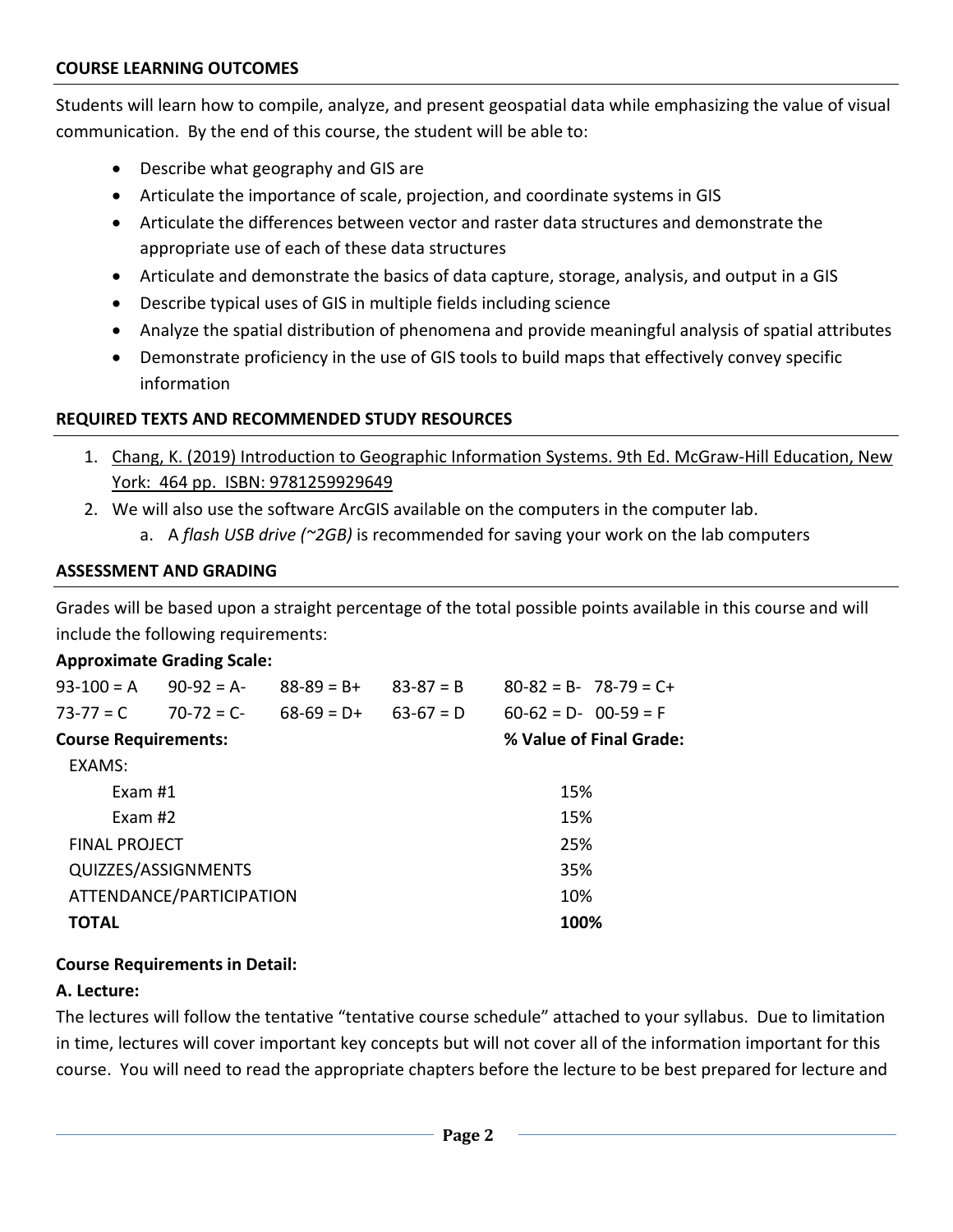to participate in classroom discussions. Keep up with the course material and do not be afraid to ask questions.

### **B. Exams:**

There will be 2 exams (15% of your final grade each). Each exam is objective and can consist of multiplechoice, matching, short answer and true/false type questions. There will also be some application questions including synthesis and analysis of important concepts as well as essay/discussion questions. Each exam will only cover material since the previous exam; however, fundamental concepts introduced early on will need to be remembered to address concepts throughout the course.

All materials in the class are potential test topics. This includes lecture materials from the required textbook (text, illustrations), lab information, any handouts or additional reading assignments you might receive, and inclass discussions on relevant topics or questions of interest.

TENTATIVE dates for the exams are: **Exam #1 – October 8, 2019 [T]** and **Exam #2 – November 12, 2019 [T].**  Dates are subject to change depending on progression through required course material. NOTE: See above for make-up policy for exams.

# **C. Final Project:**

There is a final class project (25% of your final grade) where you will demonstrate your skills in GIS. The project is an opportunity to investigate a particular geographic question and provide a deeper understanding of GIS. You will need to acquire spatial data, perform some type of spatial analysis, and make a suite of maps. You will present your project on the scheduled day of the final.

# **D. Quizzes/ Assignments:**

Quizzes and assignments may be given throughout the course. These will focus on the reading and lecture materials and are worth 35% of your final grade. The assignments will be taken from the "Tasks" as the end of each chapter and will be worked on in class.

# **E. Class Attendance/Participation:**

Class attendance /participation is a very important part of learning and will count for 10% of your final grade. You are responsible for notifying the instructor of any known excused absence at least one week before the date of that absence*.*

# **INCOMPLETES AND LATE ASSIGNMENTS**

All assignments are to be submitted/turned in by the beginning of the class session when they are due including assignments posted in Canvas. Incompletes will only be assigned in extremely unusual circumstances.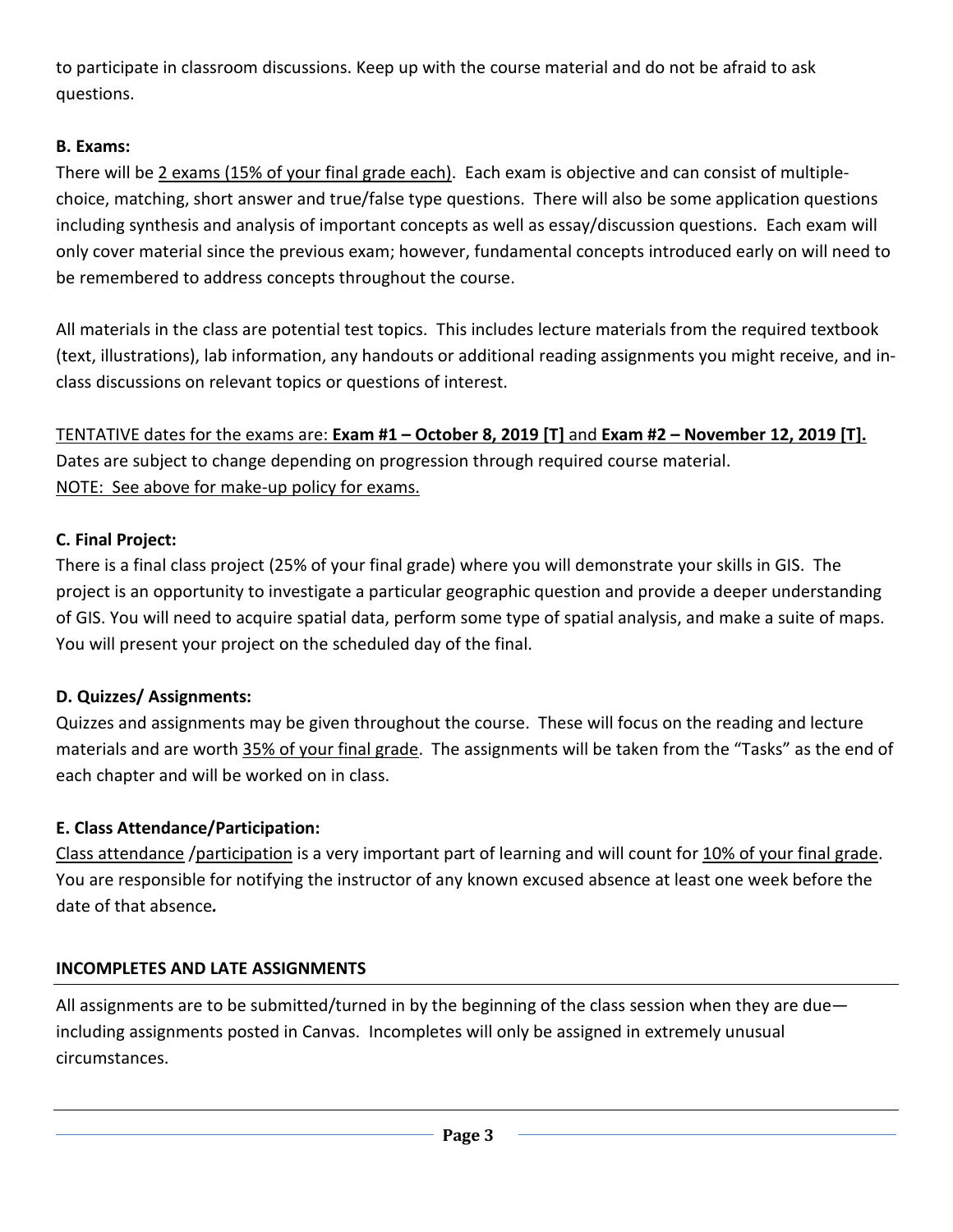Successful completion of this class requires taking the final examination **on its scheduled day, Thursday, 12/19/19, 10:30AM-1PM**. The final examination schedule is posted on the [Class Schedules](http://www.pointloma.edu/experience/academics/class-schedules) site. No requests for early examinations or alternative days will be approved.

### **PLNU COPYRIGHT POLICY**

Point Loma Nazarene University, as a non-profit educational institution, is entitled by law to use materials protected by the US Copyright Act for classroom education. Any use of those materials outside the class may violate the law.

### **PLNU ACADEMIC HONESTY POLICY**

Students should demonstrate academic honesty by doing original work and by giving appropriate credit to the ideas of others. Academic dishonesty is the act of presenting information, ideas, and/or concepts as one's own when in reality they are the results of another person's creativity and effort. A faculty member who believes a situation involving academic dishonesty has been detected may assign a failing grade for that assignment or examination, or, depending on the seriousness of the offense, for the course. Faculty should follow and students may appeal using the procedure in the university Catalog. See **Academic Policies** for definitions of kinds of academic dishonesty and for further policy information.

### **PLNU ACADEMIC ACCOMMODATIONS POLICY**

While all students are expected to meet the minimum standards for completion of this course as established by the instructor, students with disabilities may require academic adjustments, modifications or auxiliary aids/services. At Point Loma Nazarene University (PLNU), these students are requested to register with the Disability Resource Center (DRC), located in the Bond Academic Center. [\(DRC@pointloma.edu](mailto:DRC@pointloma.edu) or 619-849- 2486). The DRC's policies and procedures for assisting such students in the development of an appropriate academic adjustment plan (AP) allows PLNU to comply with Section 504 of the Rehabilitation Act and the Americans with Disabilities Act. Section 504 (a) prohibits discrimination against students with special needs and guarantees all qualified students equal access to and benefits of PLNU programs and activities. After the student files the required documentation, the DRC, in conjunction with the student, will develop an AP to meet that student's specific learning needs. The DRC will thereafter email the student's AP to all faculty who teach courses in which the student is enrolled each semester. The AP must be implemented in all such courses.

If students do not wish to avail themselves of some or all of the elements of their AP in a particular course, it is the responsibility of those students to notify their professor in that course. PLNU highly recommends that DRC students speak with their professors during the first two weeks of each semester about the applicability of their AP in that particular course and/or if they do not desire to take advantage of some or all of the elements of their AP in that course.